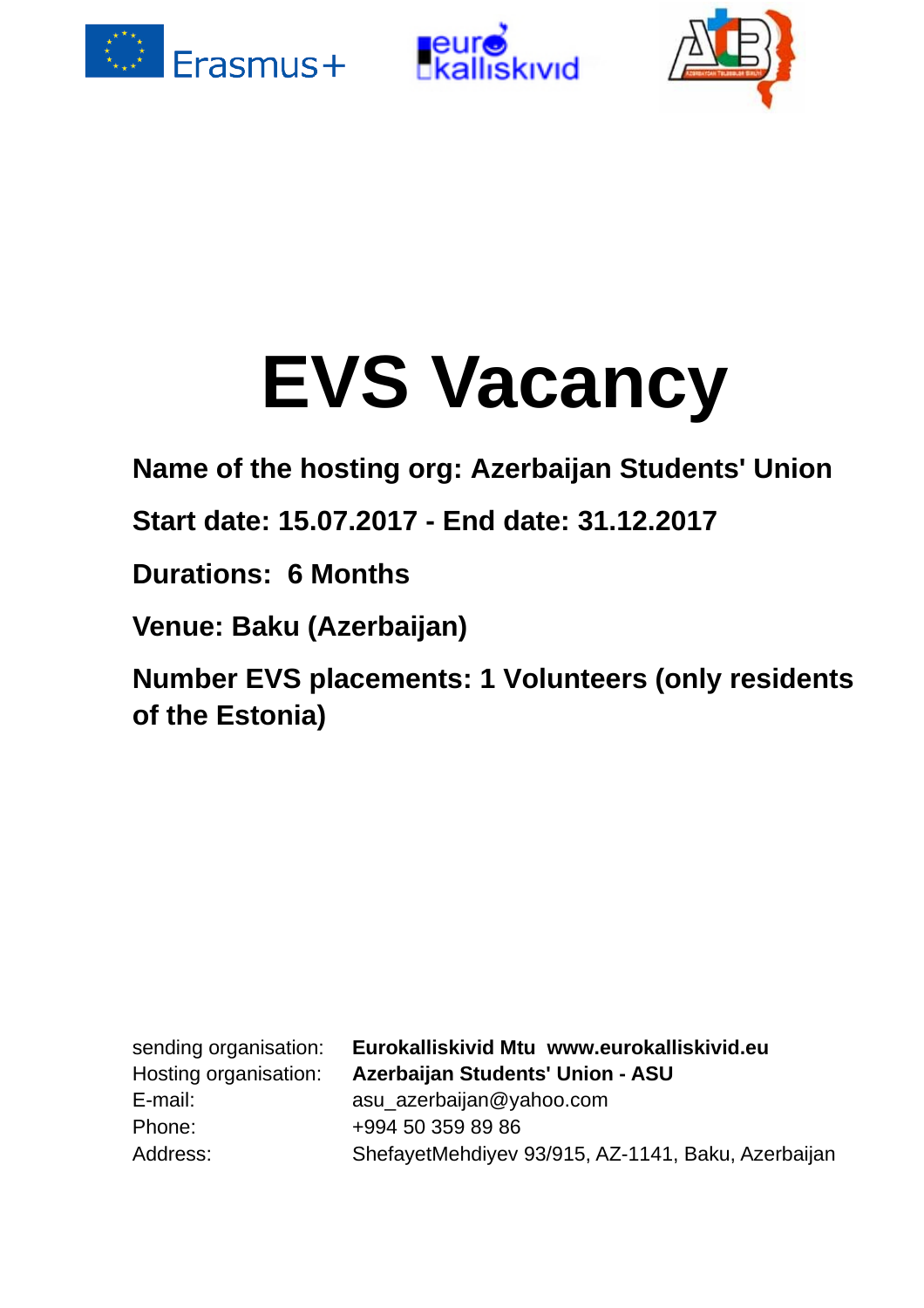



### **1. ASU – Background and experience**

Azerbaijan Students' Union was formed on 15th September in 2008. The aim of the union is improving the role of the students in civil society. Azerbaijan Students Union unites all students in Azerbaijan irrespective of race, color, sex or religion. Union defends students' educational, social, cultural and economic interests. Azerbaijan Students' Union is a member of IAESTE in Azerbaijan.

The main aim of ASU is improving the role of the students in development of civil society. For gaining its aim Union realize these duties:

- To help students for their enlightening in different fields;
- To help students in increasing their activity for the development of civil society;
- To help students for their representation in the work of Higher Education Institutions;
- To strengthen international cooperation in student field;
- To prepare proposals and act for improving educational and social conditions of students;
- To reinforce activities about students employment service;
- Support students initiatives in different fields;
- Represent students in state, business and other organizations;

Generally we organize various projects related to student issues. These projects are supported by the Council of State Support to NGOs, the Ministry of Youth and Sport of Azerbaijan Republic, Open Society Institute Assistance Fund, Youth in Action programme and various business companies. We can mention project as: Creation of Student House, Propaganda of Students Rights in Azerbaijan, Establishment of Employment Service for Students, Youth Protects the Ecology and etc. Our regular activities include but not limited to: arrangement of training courses and workshops, youth exchanges, study visits, conferences, debates and forums, voluntary work camps for children and youth, promotion of volunteerism, gender equality, students right environmental protection. The main target groups are youth and children (students, volunteers, etc.). ASU is located in the Baku and there are around 10 staff members and 6 volunteers working full time. The main working staff of ASU consists of Chairperson, General Secretary, secretary on educational issues, secretary on social issues, secretary of public relations, secretary of international relations. Each secretary is coordinated by one secretary and they consist of different active students.

#### **2. Description of the project**

This project focuses on the promotion of the European values among the students and young people of Baku, Azerbaijan through different non-formal activities as well as increasing their understanding on the topics such as equality, human rights, democracy and European Citizenship. Involvement of the volunteer in the project activities aims to accelerate the intercultural learning among the youth. The project also addressed the issues of youth empowerment, youth capacity building and youth participation within the already existing European Clubs of Baku. The main objective of the project is to increase understanding of European values among the students of universities through different non-formal activities designed by the group of international and local volunteers and to ensure successful achievement of the project objectives EVS volunteer with the local team of volunteers will use different nonformal methodologies and activities addressing students of the universities. The project will take place in Youth Center of Baku.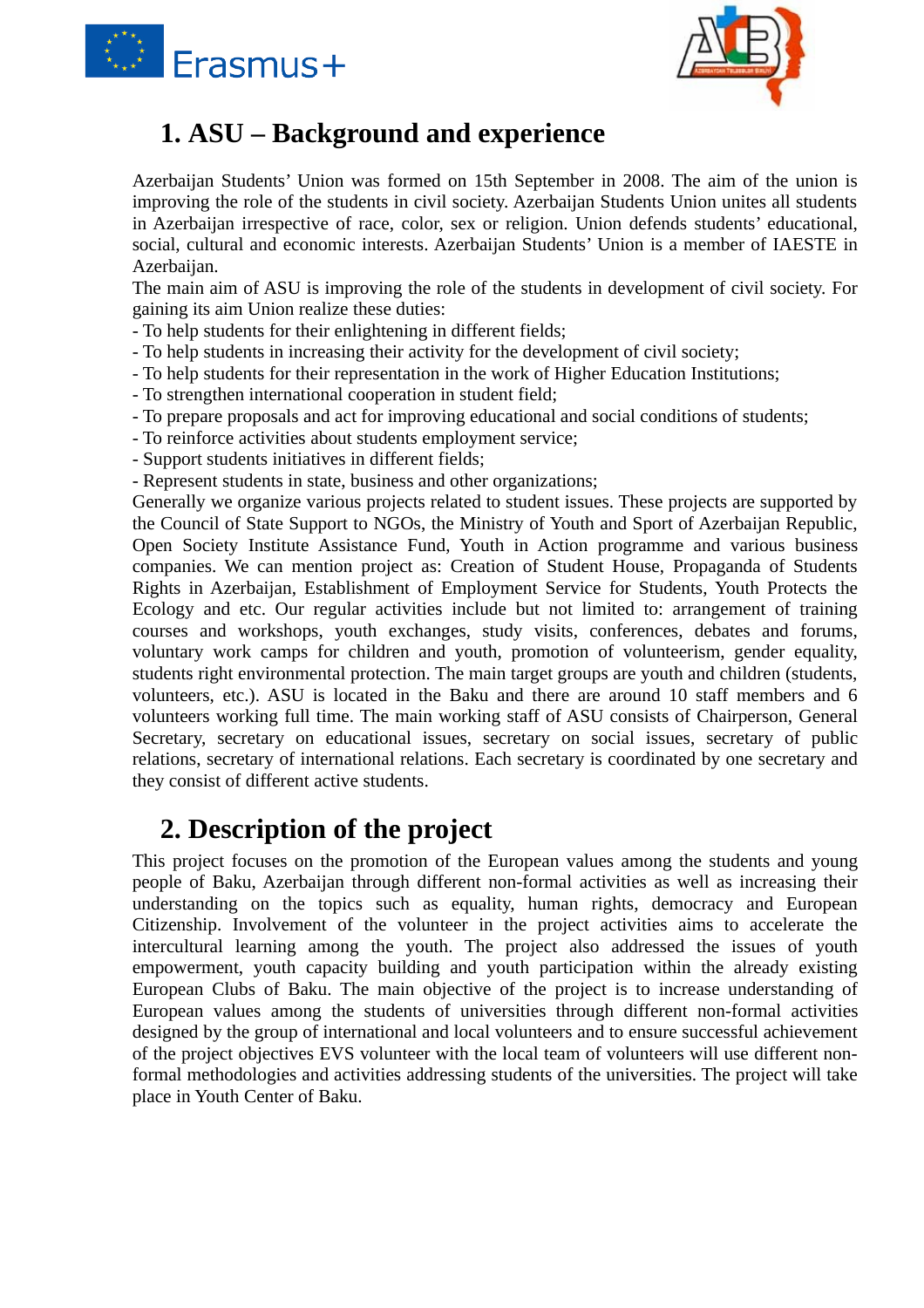



#### **3. Role and Activities of the volunteer**

The main role of the volunteer will be to bring an added value to the work of the European Youth Clubs operating in the Youth Center of Baku. Moreover, it is expected form volunteers that her participation in the project will increase awareness of the young people about Europe and its main values.

The task of the volunteer will be :

-To facilitate the self-learning process of students regarding Europe and its values

-To contribute to the self –development and efficient organization of leisure time of young people

-To promote non-formal education methods in Youth Club

-To contribute to the intercultural learning impact of the project

Moreover, volunteers may initiate new projects addressed to the problems of young people.

The volunteers will be expected to work 5 hours a day -from Monday to Friday. Volunteers will have weekends free to themselves.

#### **4. Profile of the volunteer :**

We would like volunteers applying for this project to have a strong motivation and dedication for working inside youth group. Volunteer's enthusiasm, creativity and interest in order to engage with people, to work in team but also willingness to accept personal responsibilities are highly appreciated. A readiness to work with flexibility in changing or developing situations is essential. Young people (18-30), legal residents in the Netherlands and Estonia, interested in new media, non-formal education and voluntarism and ready to get involved in youth work activities.

## **5. Venue, Living & Volunteering Conditions**

*BAKU*

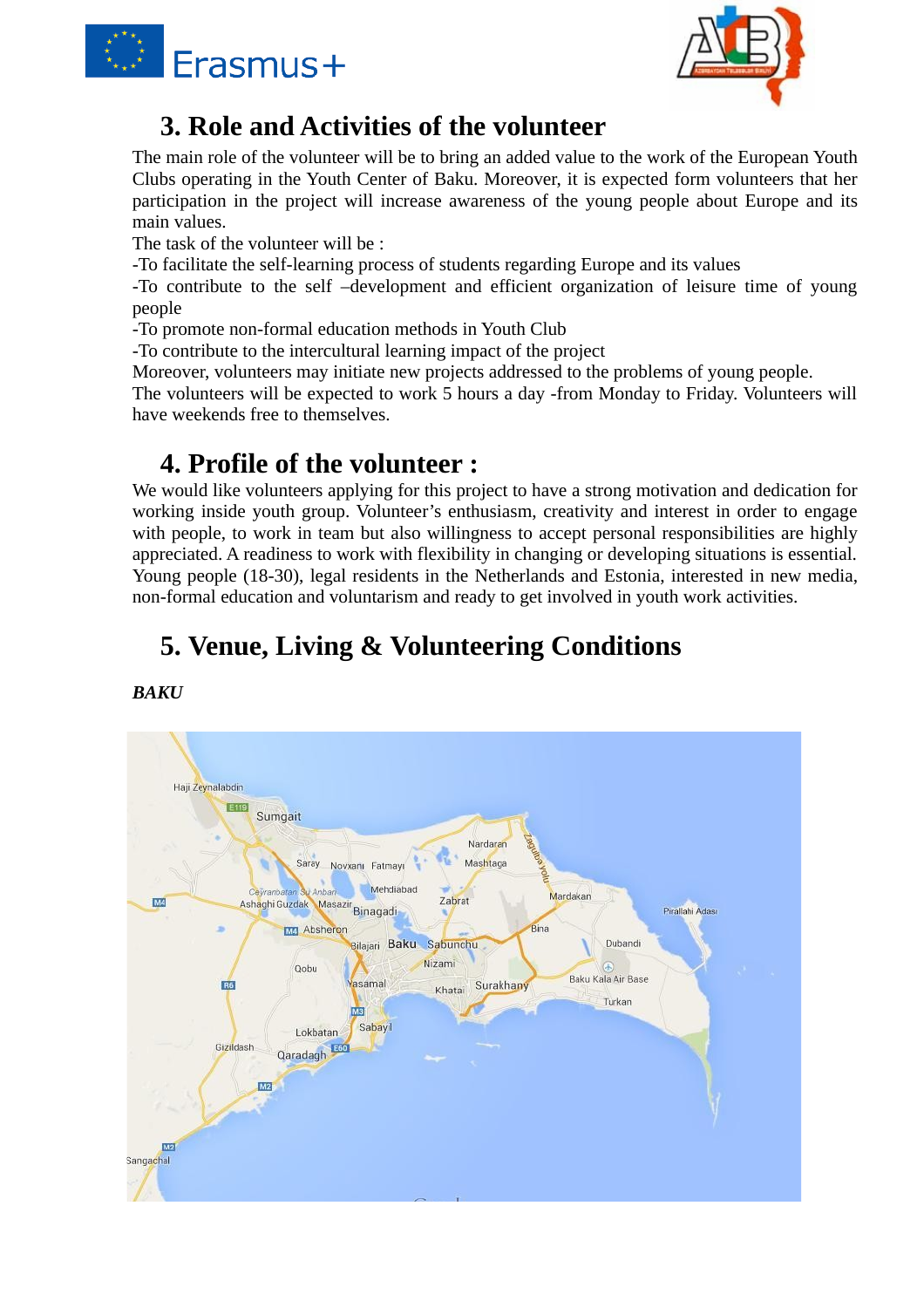





Baku - is the capital and largest city of Azerbaijan, as well as the largest city on the Caspian Sea and of the Caucasus region. It is located on the southern shore of the Absheron Peninsula, which projects into the Caspian Sea. The city consists of two principal parts: the downtown and the old Inner City. Baku urban population at the beginning of 2009 was estimated at just over two million people. Officially, about 25 percent of all inhabitants of the country live in the metropolitan city area of Baku. Baku is divided into eleven administrative districts (raions) and 48 townships. Among these are the townships on islands in the Baku Bay and the town of Oil Rocks built on stilts in the Caspian Sea, 60 km (37 mi) away from Baku. The Inner City of Baku along with the Shirvanshah Palace and Maiden Tower were inscribed as a UNESCO World Heritage Site in 2000. According to the Lonely Planet ranking, Baku is also among the world top ten destinations for urban nightlife. The city is the scientific, cultural and industrial center of Azerbaijan. Many sizeable Azerbaijani institutions have their headquarters there, including SOCAR, one of the world top 100 companies and others. The Baku International Sea Trade Port, sheltered by the islands of the Baku Archipelago